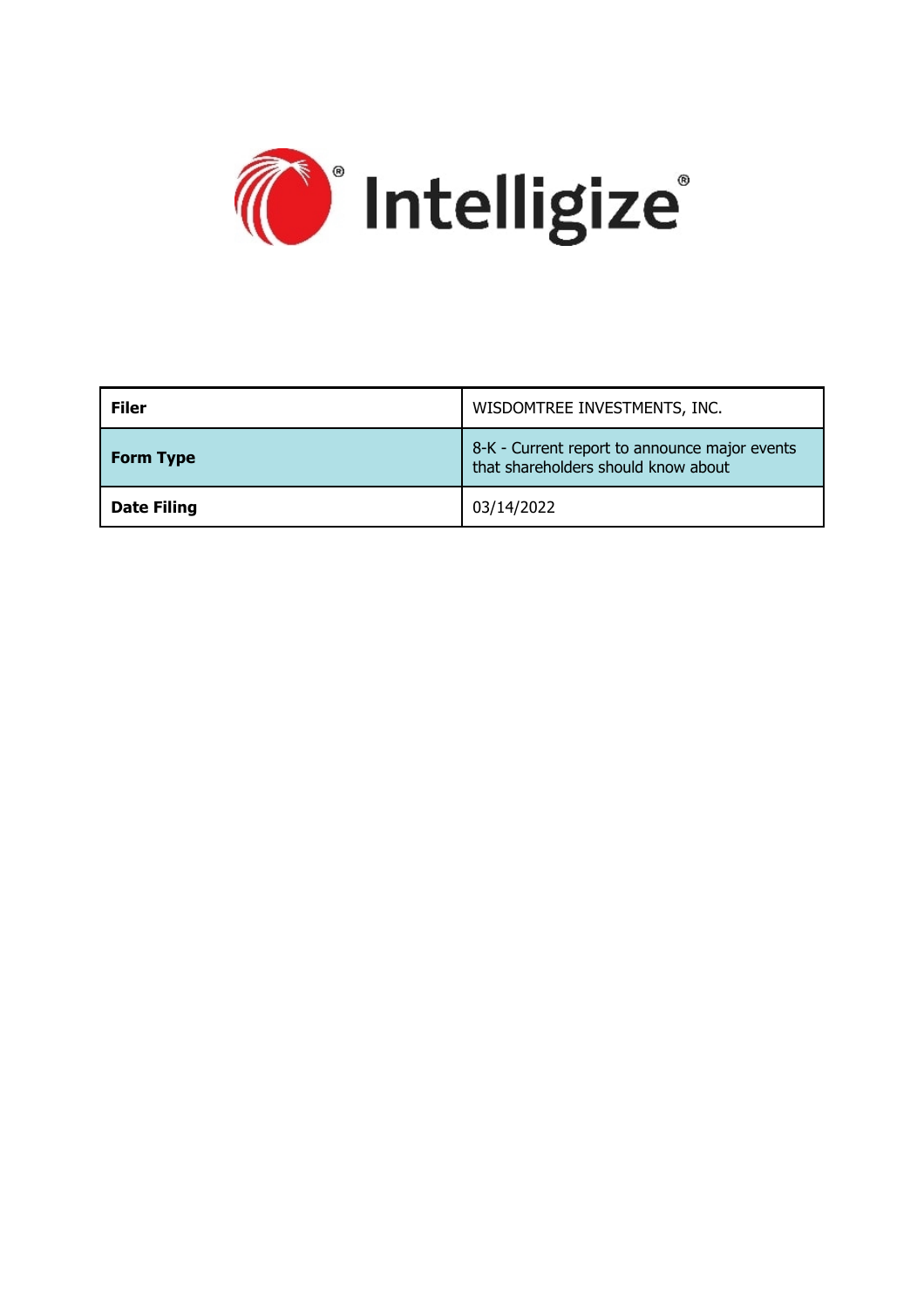## **UNITED STATES SECURITIES AND EXCHANGE COMMISSION**

**WASHINGTON, D.C. 20549**

### **FORM 8-K**

**CURRENT REPORT PURSUANT TO SECTION 13 OR 15(d) OF THE SECURITIES EXCHANGE ACT OF 1934**

**Date of Report (Date of Earliest Event Reported): March 13, 2022**

# **WisdomTree Investments, Inc.**

**(Exact name of Registrant as specified in its Charter)**

**(State or other Jurisdiction of Incorporation or Organization)**

**Delaware 001-10932 13-3487784 (Commission File Number) 230 Park Avenue 3rd Floor West New York, NY 10169**

**(Address of Principal Executive Offices) (Zip Code)**

**Telephone: (212) 801-2080**

**(Registrant's Telephone Number, Including Area Code)**

**Not Applicable**

**(Former Name or Former Address, If Changed Since Last Report)**

Check the appropriate box below if the Form 8-K filing is intended to simultaneously satisfy the filing obligation of the registrant under any of the following provisions (seeGeneral Instruction A.2. below):

 $\Box$  Written communications pursuant to Rule 425 under the Securities Act (17 CFR 230.425)<br>Soliciting material pursuant to Rule 14a-12 under the Exchange Act (17 CFR 240.14a-12)

Soliciting material pursuant to Rule 14a-12 under the Exchange Act (17 CFR 240.14a-12)

□ Pre-commencement communications pursuant to Rule 14d-2(b) under the Exchange Act (17 CFR 240.14d-2(b)) <br>Pre-commencement communications pursuant to Rule 13e-4(c) under the Exchange Act (17 CFR 240.13e-4(c))

Pre-commencement communications pursuant to Rule 13e-4(c) under the Exchange Act (17 CFR 240.13e-4(c))

Securities registered pursuant to Section 12(b) of the Act:

|                                        | Trading   | Name of each exchange       |
|----------------------------------------|-----------|-----------------------------|
| Title of each class                    | symbol(s) | on which registered         |
| Common Stock, \$0.01 par value         | WETF      | The Nasdaq Stock Market LLC |
| <b>Preferred Stock Purchase Rights</b> |           | The Nasdaq Stock Market LLC |

Indicate by check mark whether the registrant is an emerging growth company as defined in Rule 405 of the Securities Act of 1933 or Rule 12b-2 of the Securities Exchange Act of 1934.

Emerging growth company  $\Box$ 

If an emerging growth company, indicate by check mark if the registrant has elected not to use the extended transition period for complying with any new or revised financial accounting standards provided pursuant to Section 13(a) of the Exchange Act.  $\Box$ 

**(I.R.S. Employer Identification No.)**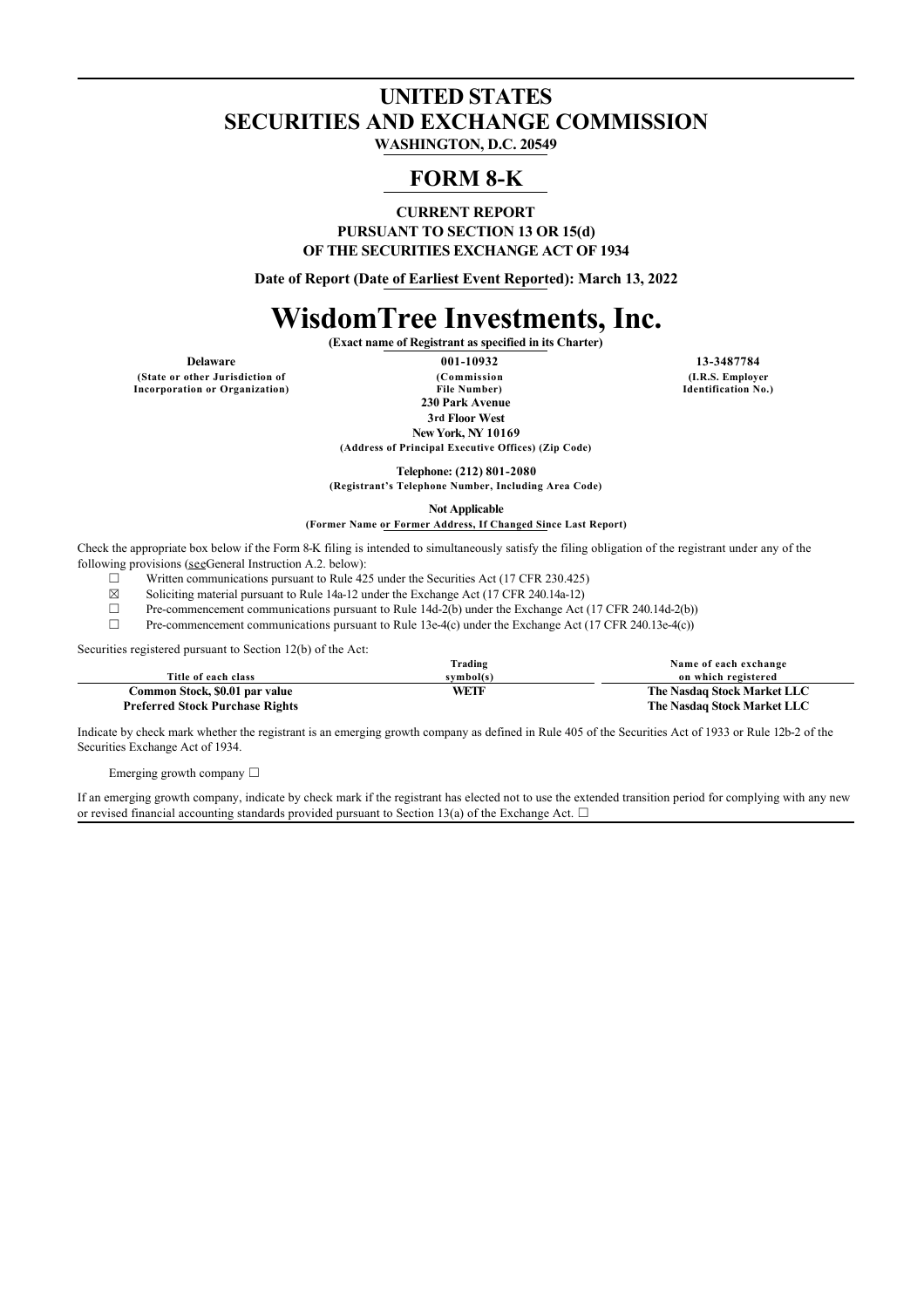#### **Item 1.01. Entry into a Material Definitive Agreement.**

On March 13, 2022, the Board of Directors of WisdomTree Investments, Inc. (the "Company") adopted a stockholder rights plan, as set forth in the Stockholder Rights Agreement, dated March 14, 2022, between the Company and Continental Stock Transfer & Trust Company, as Rights Agent (the "Rights Agreement"). The following description of the terms of the Rights Agreement does not purport to be complete and is qualified in its entirety by reference to the Rights Agreement, which is included as Exhibit 4.1 and is incorporated herein by reference.

Pursuant to the terms of the Rights Agreement, the Board of Directors declared a dividend distribution of (i) one Preferred Stock Purchase Right (a "Right") for each outstanding share of common stock, par value \$0.01 per share, of the Company (the "Common Stock") and (ii) 1,000 Rights for each outstanding share of Series A Non-Voting Convertible Preferred Stock, par value \$0.01 per share, of the Company (the "Series A Preferred Stock"), to stockholders of record as of the close of business on March 25, 2022 (the "Record Date"). In addition, one Right will automatically attach to each share of Common Stock and 1,000 Rights will automatically attach to each share of Series A Preferred Stock, in each case, issued between the Record Date and the earlier of the Distribution Date (as defined below) and the expiration date of the Rights. Each Right entitles the registered holder thereof to purchase from the Company a unit consisting of one ten-thousandth of a share (a "Unit") of Series B Junior Participating Cumulative Preferred Stock, par value \$0.01 per share, of the Company (the "Preferred Stock") at a cash exercise price of \$27.00 per Unit (the "Exercise Price"), subject to adjustment, under certain conditions specified in the Rights Agreement and summarized below.

Initially, the Rights are not exercisable and are attached to and trade with all shares of Common Stock and Series A Preferred Stock outstanding as of, and issued subsequent to, the Record Date. The Rights will separate from the Common Stock and Series A Preferred Stock and will become exercisable upon the earlier of (i) the close of business on the tenth calendar day following the first public announcement that a person or group of affiliated or associated persons (an "Acquiring Person") has acquired beneficial ownership of 10% (or 20% in the case of a person or group which, together with all affiliates and associates of such person or group, is the beneficial owner of shares of Common Stock of the Company representing less than 20% of the shares of Common Stock of the Company then outstanding, and which is entitled to file, and files, a statement on Schedule 13G pursuant to Rule 13d-1(b) or Rule 13d-1(c) of the General Rules and Regulations under the Securities Exchange Act of 1934, as amended, as in effect at the time of the first public announcement of the declaration of the Rights dividend with respect to the shares of Common Stock beneficially owned by such person or group) or more of the outstanding shares of Common Stock, other than as a result of repurchases of stock by the Company or certain inadvertent actions by a stockholder (the date of such announcement being referred to as the "Stock Acquisition Date"), or (ii) the close of business on the tenth business day (or such later day as the Board of Directors may determine) following the commencement of a tender offer or exchange offer that could result upon its consummation in a person or group becoming an Acquiring Person (the earlier of such dates being herein referred to as the "Distribution Date"). A person or group who beneficially owned 10% or more (or 20% or more in the case of passive stockholders) of the Company's outstanding Common Stock prior to the first public announcement by the Company of the adoption of the Rights Agreement will not trigger the Rights Agreement so long as they do not acquire beneficial ownership of any additional shares of Common Stock at a time when they still beneficially own 10% or more (or 20% or more in the case of passive stockholders) of such Common Stock, subject to certain exceptions as set forth in the Rights Agreement.

For purposes of the Rights Agreement, beneficial ownership is defined to include ownership of securities that are subject to a derivative transaction and acquired derivative securities. Swaps dealers unassociated with any control intent or intent to evade the purposes of the Rights Agreement are excepted from such imputed beneficial ownership.

In the event that a Stock Acquisition Date occurs, proper provision will be made so that each holder of a Right (other than an Acquiring Person or its associates or affiliates, whose Rights shall become null and void) will thereafter have the right to receive upon exercise, in lieu of a number of shares of Preferred Stock, that number of shares of Common Stock of the Company (or, in certain circumstances, including if there are insufficient shares of Common Stock to permit the exercise in full of the Rights, Units of Preferred Stock, other securities, cash or property, or any combination of the foregoing) having a market value of two times the Exercise Price of the Right (such right being referred to as the "Subscription Right"). In the event that, at any time following the Stock Acquisition Date, (i) the Company consolidates with, or merges with and into, any other person, and the Company is

 $\mathcal{L}$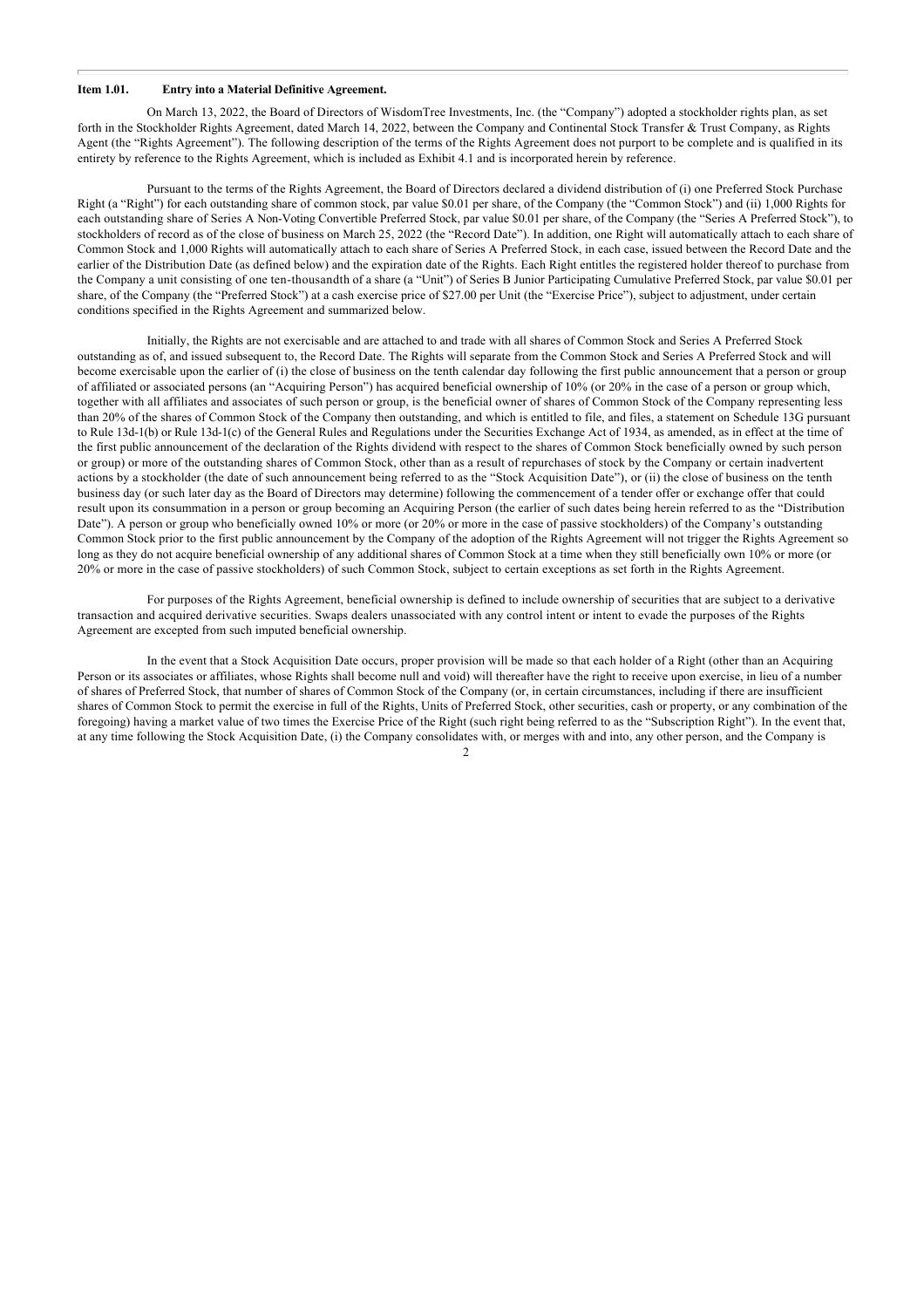not the continuing or surviving corporation, (ii) any person consolidates with the Company, or merges with and into the Company and the Company is the continuing or surviving corporation of such merger and, in connection with such merger, all or part of the shares of Common Stock are changed into or exchanged for stock or other securities of any other person or cash or any other property, or (iii) 50% or more of the Company's assets or earning power is sold, mortgaged or otherwise transferred, each holder of a Right (other than an Acquiring Person or its associates or affiliates, whose Rights shall become null and void) will thereafter have the right to receive, upon exercise, common stock of the acquiring company having a market value equal to two times the Exercise Price of the Right (such right being referred to as the "Merger Right"). The holder of a Right will continue to have the Merger Right whether or not such holder has exercised the Subscription Right. Rights that are or were beneficially owned by an Acquiring Person may (under certain circumstances specified in the Rights Agreement) become null and void.

The Rights may be redeemed in whole, but not in part, at a price of \$0.01 per Right (payable in cash, Common Stock or other consideration deemed appropriate by the Board of Directors) by the Board of Directors only until the earlier of (i) the time at which any person becomes an Acquiring Person or (ii) the expiration date of the Rights Agreement. Immediately upon the action of the Board of Directors ordering redemption of the Rights, the Rights will terminate and thereafter the only right of the holders of Rights will be to receive the redemption price.

The Rights Agreement may be amended by the Board of Directors in its sole discretion at any time prior to the time at which any person becomes an Acquiring Person. After such time the Board of Directors may, subject to certain limitations set forth in the Rights Agreement, amend the Rights Agreement only to cure any ambiguity, defect or inconsistency, to shorten or lengthen any time period, or to make changes that do not adversely affect the interests of Rights holders (excluding the interests of an Acquiring Person or its associates or affiliates).

Until a Right is exercised, the holder will have no rights as a stockholder of the Company (beyond those as an existing stockholder), including the right to vote or to receive dividends. While the distribution of the Rights will not be taxable to stockholders or to the Company, stockholders may, depending upon the circumstances, recognize taxable income in the event that the Rights become exercisable for shares of Common Stock, other securities of the Company, other consideration or for common stock of an acquiring company.

The Rights are not exercisable until the Distribution Date and will expire at the close of business on March 13, 2023; provided that if the Company's stockholders have not ratified the Rights Agreement by the close of business on the first day after the Company's 2022 annual meeting of stockholders (including any adjournments or postponements thereof), the Rights will expire at such time, in each case, unless previously redeemed or exchanged by the Company.

The Rights Agreement provides the holders of the Common Stock with the ability to exempt an offer to acquire, or engage in another business combination transaction involving, the Company that is deemed a "Qualifying Offer" (as defined in the Rights Agreement) from the terms of the Rights Agreement. A Qualifying Offer is, in summary, an offer determined by a majority of the independent members of the Board to have specific characteristics that are generally intended to preclude offers that are coercive, abusive or highly contingent. Among those characteristics are that it be: (i) a fully financed all-cash tender offer or an exchange offer offering shares of common stock of the offeror, or a combination thereof, for any and all of the Common Stock; (ii) an offer whose per share offer price and consideration represent a "reasonable premium" over the highest reported per share market price of the Common Stock in the 24 months immediately preceding the date on which the offer is commenced; (iii) an offer that, within 20 business days after the commencement date of the offer (or within 10 business days after any increase in the offer consideration), does not result in a nationally recognized investment banking firm retained by the Board rendering an opinion to the Board that the consideration being offered to the holders of the Common Stock is either inadequate or unfair; and (iv) an offer that is otherwise in the best interests of the Company's stockholders. The Rights Agreement provides additional characteristics necessary for an acquisition offer to be deemed a "Qualifying Offer," including if the consideration offered in a proposed transaction is stock of the acquiror.

Pursuant to the Rights Agreement, if the Company receives a Qualifying Offer and the Board has not redeemed the outstanding Rights or exempted such Qualifying Offer from the terms of the Rights Agreement or called a special meeting of stockholders (the "Special Meeting") for the purpose of voting on whether to exempt such Qualifying Offer from the terms of the Rights Agreement, in each case by the end of the 90 business day period following the commencement of such Qualifying Offer, provided such offer remains a Qualifying Offer during such period, the holders of 10% of the Common Stock may request that the Board call a Special Meeting to vote on a resolution authorizing the exemption of the Qualifying Offer from the terms of the Rights Agreement. If such a

3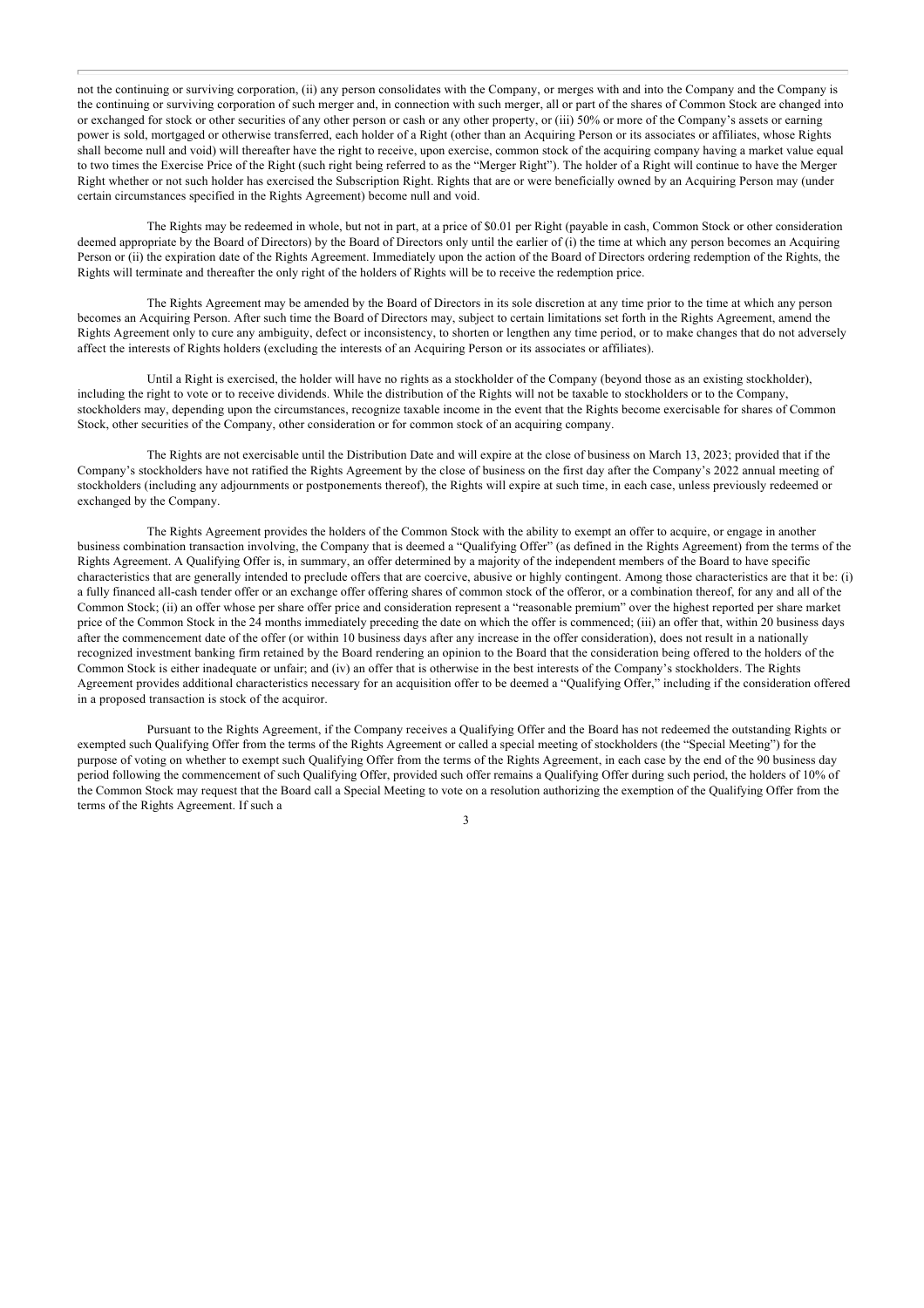Special Meeting is not held by the 90th business day following the receipt of such a request from stockholders to call a Special Meeting, the Qualifying Offer will be deemed exempt from the terms of the Rights Agreement on the 10th business day thereafter.

#### **Item 3.03. Material Modification to Rights of Security Holders.**

The information in response to Item 1.01 is incorporated by reference in response to this Item 3.03.

#### **Item 5.03. Amendments to Articles of Incorporation or Bylaws; Change in Fiscal Year.**

In connection with the adoption of the Rights Agreement described in Item 1.01 above, the Board of Directors of the Company approved a Certificate of Designations of Series B Junior Participating Cumulative Preferred Stock (the "Certificate of Designations"). The Certificate of Designations was filed with the Secretary of State of Delaware on March 14, 2022. The Certificate of Designations is included as Exhibit 3.1 and is incorporated herein by reference. The description of the Series B Junior Participating Cumulative Preferred Stock in Item 1.01 is incorporated herein by reference. **Item 8.01. Other Events.**

On March 14, 2022, the Company issued a press release announcing the adoption of the Rights Agreement. A copy of the press release is attached hereto as Exhibit 99.1 and incorporated by reference herein.

#### **Item 9.01. Financial Statements and Exhibits.**

| (d) Exhibits<br>Exhibit<br>No. | Description                                                                                                                                                                                                                                                                                                                                              |
|--------------------------------|----------------------------------------------------------------------------------------------------------------------------------------------------------------------------------------------------------------------------------------------------------------------------------------------------------------------------------------------------------|
| 3.1                            | Certificate of Designations of Series B Junior Participating Cumulative Preferred Stock of Wisdom Tree Investments, Inc. classifying and<br>designating the Series B Junior Participating Cumulative Preferred Stock, filed as Exhibit 3.1 to the Company's Registration Statement on<br>Form 8-A on March 14, 2022 and incorporated herein by reference |
| 4.1                            | Stockholder Rights Agreement, dated as of March 14, 2022, between WisdomTree Investments, Inc. and Continental Stock Transfer & Trust<br>Company, as Rights Agent, filed as Exhibit 4.1 to the Company's Registration Statement on Form 8-A on March 14, 2022 and incorporated<br>herein by reference                                                    |

4

99.1 [Press Release issued by WisdomTree Investments, Inc. dated March 14, 2022](http://www.sec.gov/Archives/edgar/data/880631/000119312522073994/d330304dex991.htm)

104 Cover Page Interactive Data File (embedded within the Inline XBRL document)